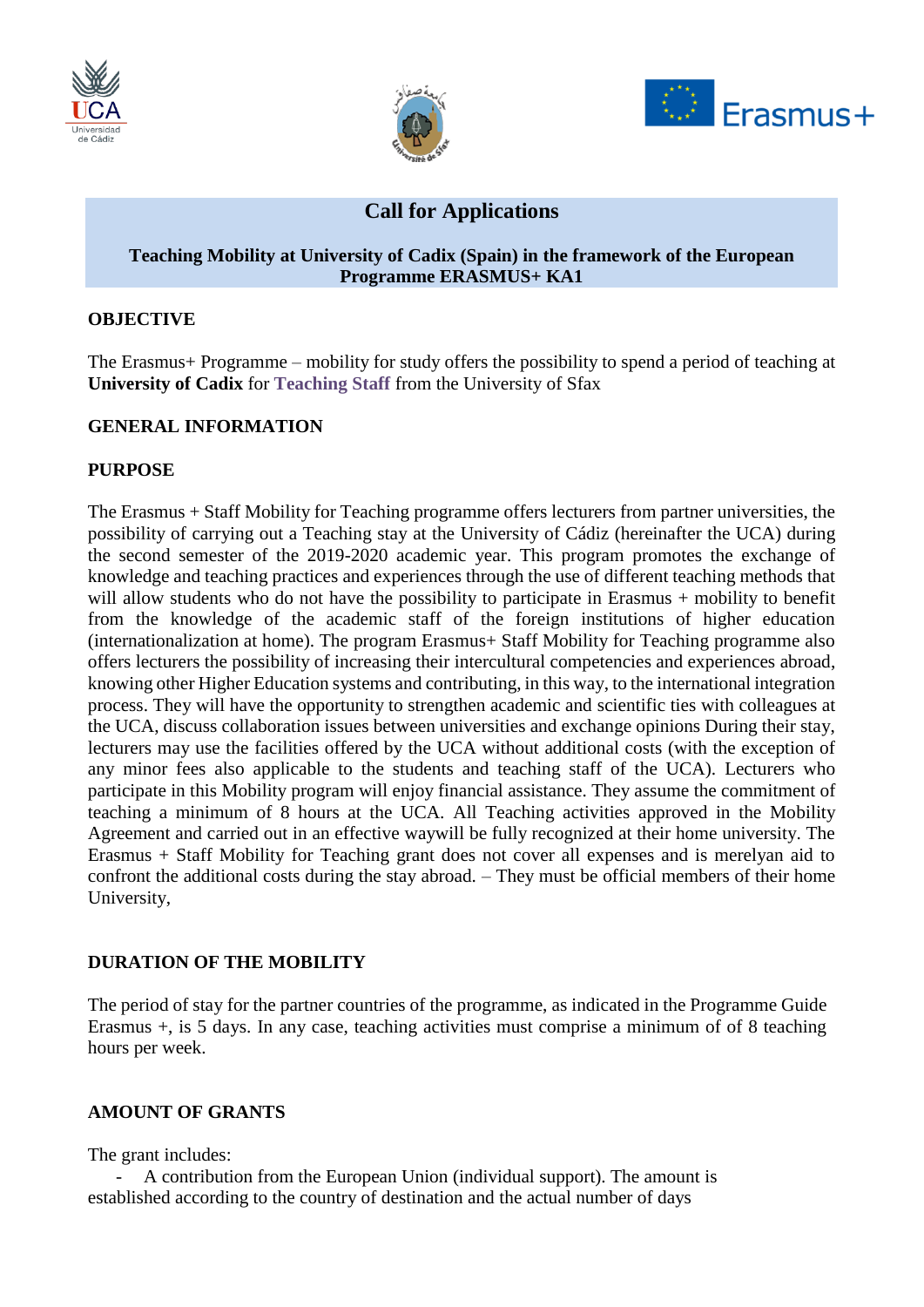





of stay at the Receiving Institution. In Spain the monthly contribution corresponds to 160 euros per day. The funding period is 5 days of stay  $+ 2$  days of travel (1) day one way and 1 day back). A total of 7 days will be fund by an amount of 1,120 euros.

Additional contribution to cover travel expenses (travel support). This contribution is calculated based on the following distance bands:

Travel distance Amount / Participant Between 10 and 99 km 20 Euros Between 100 and 499 180 Euros Between 500 and 1999 km 275 Euros Between 2000 and 2999 km 360 Euros Between 3000 and 3999 km 530 Euros Between 4000 and 7999 km 820 Euros Between 8000 km or more 1.500 Euros

The amount will be calculated taking into account the distance between the city of the home university and the UCA. For this you can use the application available in the following link:

[http://ec.europa.eu/programmes/erasmus-plus/tools/distance\\_en.htm](http://ec.europa.eu/programmes/erasmus-plus/tools/distance_en.htm)

### **GENERAL REQUIREMENTS**

The lecturer must be hired by the Home University, which must be a partner university of the UCA within the Erasmus + KA 107 frame, and work on it officially. The mobility of the program of Erasmus + Staff Mobility for Teaching will be organized by giving lectures in the regulated subjects of the UCA and in the specific seminars organized by the UCA, in general the mobility will take place before **30 of June 2020**, to carry out mobility with a later date, the Vice-Rector of Internationalisation must approve.

The list of UCA degrees can be consulted in the "studies" menu of the UCA

website<https://www.uca.es/>

**The participant must be selected by the Home University** to be able to present their admission to the UCA.

### **Criteria** :

- 1. Adaptation of the teaching program with the Home University internationalisation interests ;
- 2. Added value of mobility;
- 3. Participation in a Erasmus + Stay for the first time;
- 4. Participation in common projects with the UCA.

## **Application Documents:**

- Passport copy
- Motivation letter
- Curriculum Vitae (European CV Europass-)